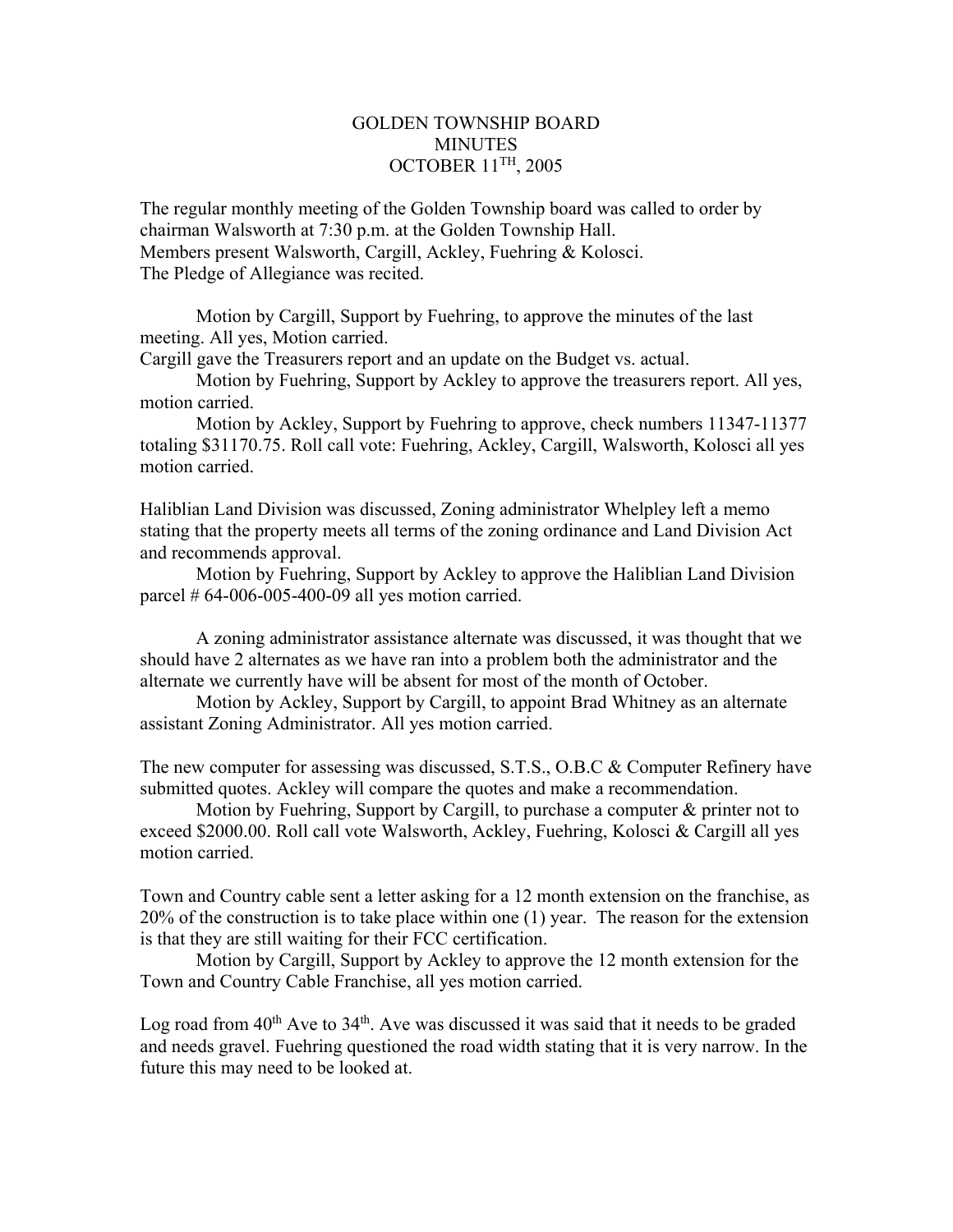Oct. $11^{th}$ , 2005 cont.

Motion by Fuehring, Support by Cargill, to approve the \$4000.00 engineering fee to have Log rd. graded and graveled from  $40^{th}$  Ave. to  $34^{th}$  Ave.. Roll Call vote Cargill, Walsworth, Ackley, Fuehring and Kolosci all yes motion carried.

Tar & Chipping for 2006 was also discussed. Walsworth felt that we should be sure to maintain the work we have already done.

 Motion by Fuehring, Support by Ackley, to set a not to exceed amount of \$100,000.00 for Tar and Chipping in 2006. Roll call vote Ackley, Fuehring, Cargill, Walsworth & Kolosci all yes motion carried.

The Silver Lake Corridor project resolution for O.C.R.C. was tabled until the next meeting, Foss will provide the correct wording.

The snow fence and sand removal for Golden Township park was discussed, Walsworth said that it was already set to be taken care of by the road commission.

Walsworth asked if the Planning Commission had done anything with the Wind Power Generator portion of the Zoning Ordinance. Fuehring stating not as of yet but, he had spoke with the road commission manager and has ask for assistance with wording for all companies, such as Wind Turbine builders, loggers, cement trucks etc. so that a bonding requirement could be added to protect not only the infrastructure of the Township but, the road commission as well.

Public input was asked for by Chairman Walsworth.

North Star Cable/Lite Wave was again discussed it was said that the reception and service are no better now than they have been in the past.. Kolosci reported that the Township attorney had contacted Northstar/Litewave and was in the process of getting the information that the Township needs in order to process their request for a franchise, and he is researching to see if the Township should have a franchise with W.M.I.S. for the internet services provided through the cable company, but billed separately. It was asked if we could withhold the franchise for better quality of service or what was the recourse for the Township. The FCC was mentioned but Kolosci stated that she hoped that would not be necessary as the attorney had made contact with the accountant for Lite Wave and he seemed to understand the situation.

Kolosci stated that she had been told that Val-Du-Lakes had been sold, but was corrected by Dodie Stark who stated that it was only a purchase agreement.

The road signs are back up that Shell gas had left down.

Oceana county summit meeting was discussed, Fuehring will try to attend.